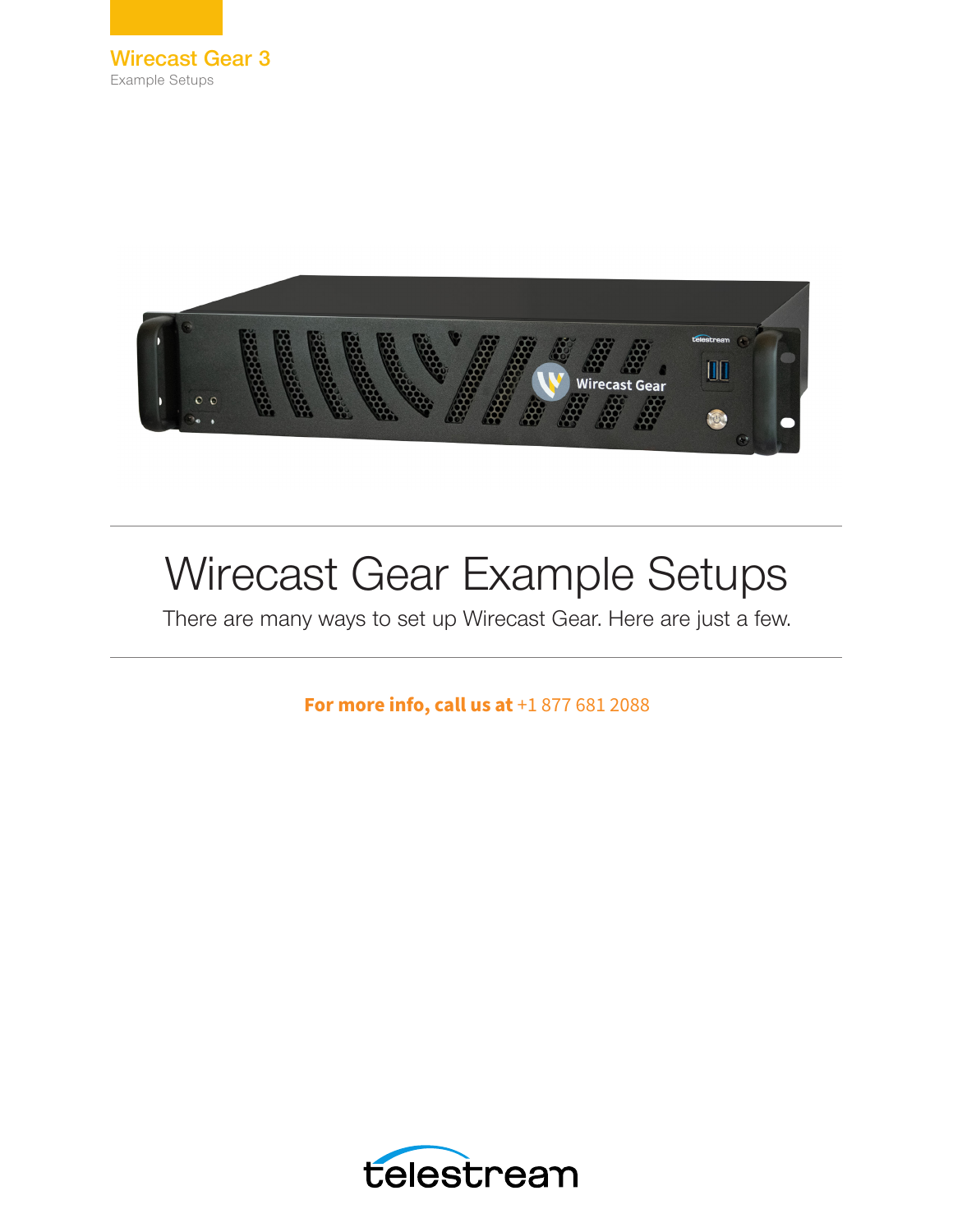#### **Wirecast Gear is capable of running everything from very basic to very advanced productions. Here are some of the many ways Wirecast Gear can be setup.\***

**\*NOTE: There are four different models of Wirecast Gear 3. Talk to a salesperson at +1 877 681 2088 if you have more questions about which model is right for you, or visit www.telestream.net/wirecastgear for more info.**



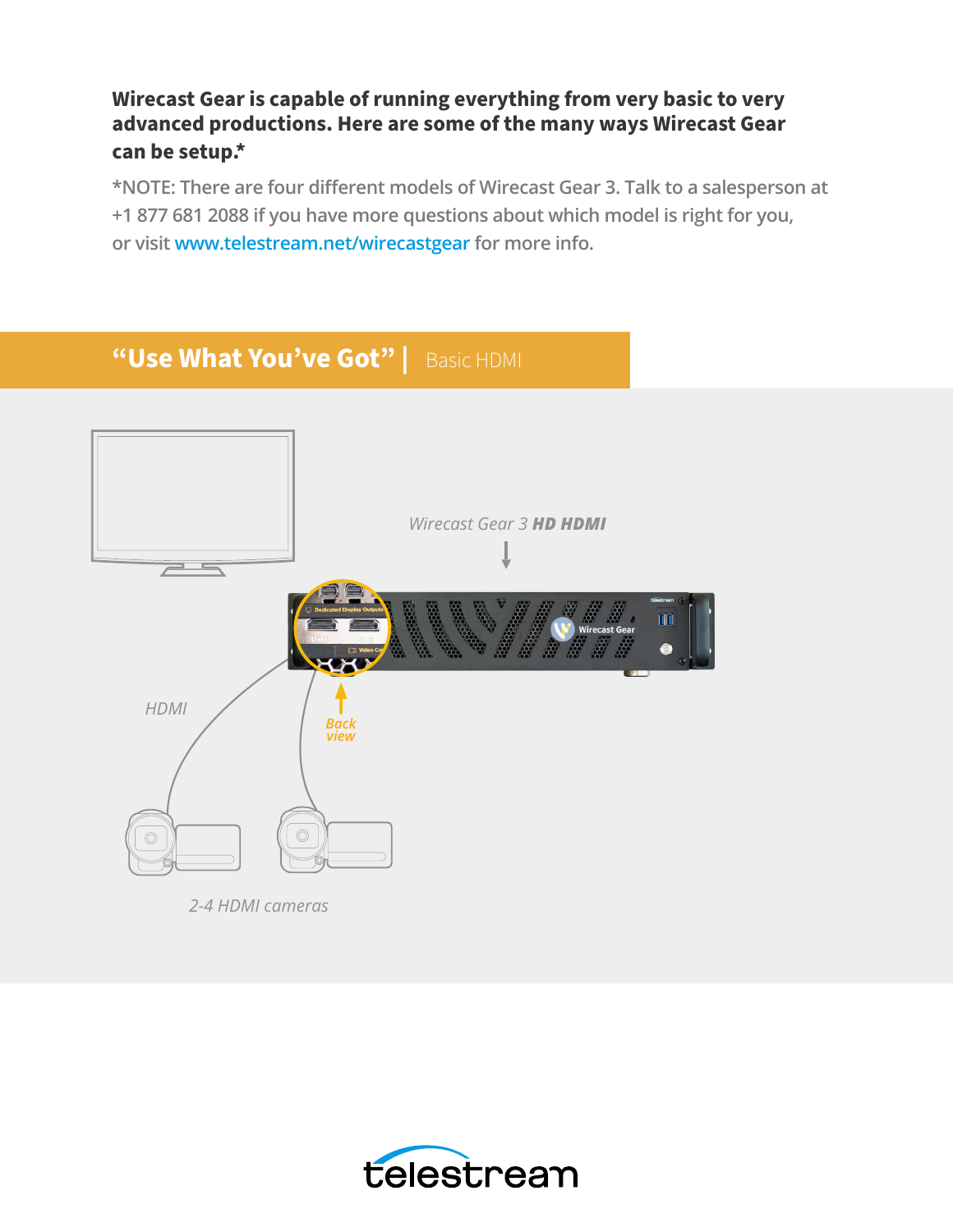### **"One Man Band" | PTZ Optics Cameras**





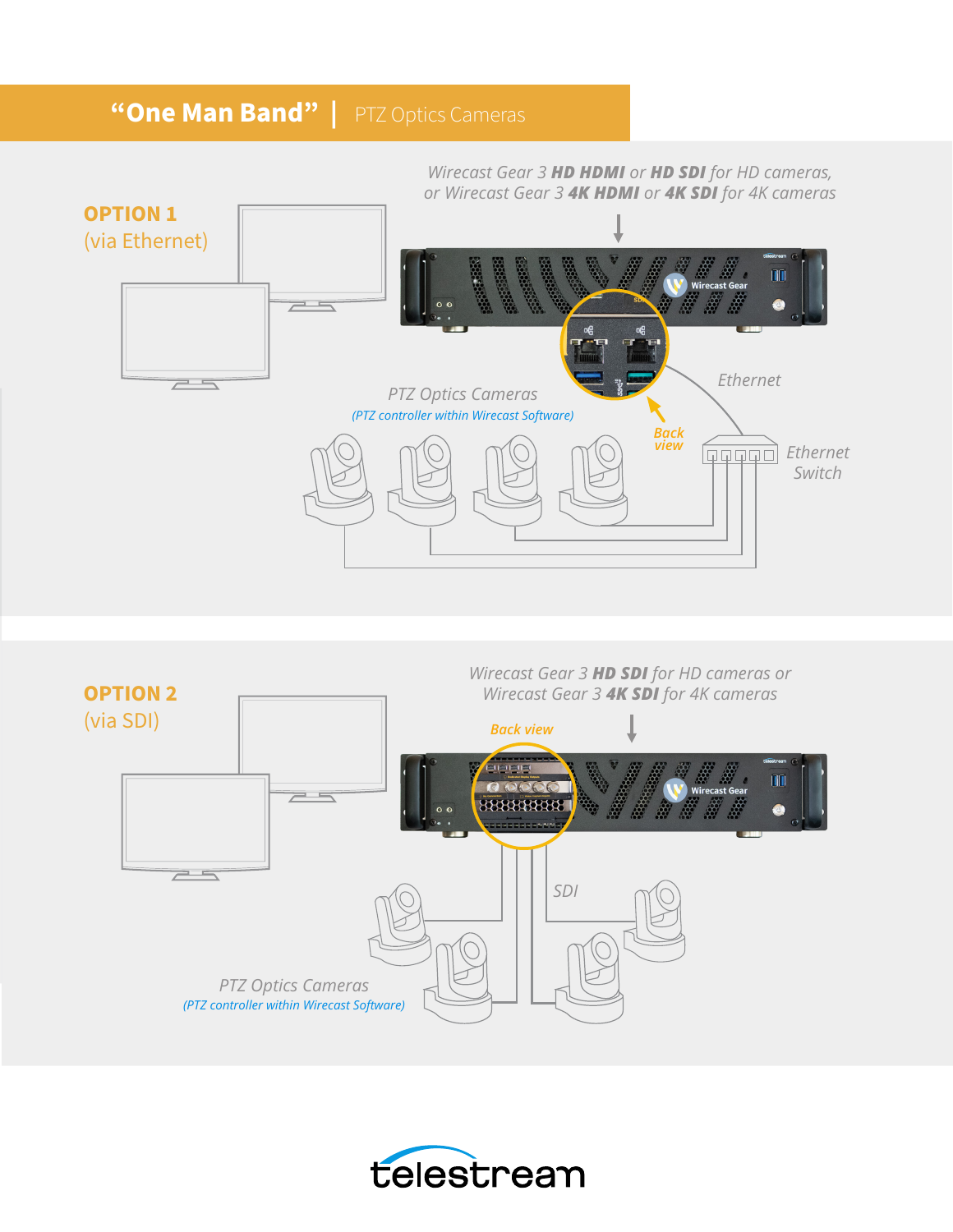## **"The Hybrid"** | HD-SDI + HDMI + Network